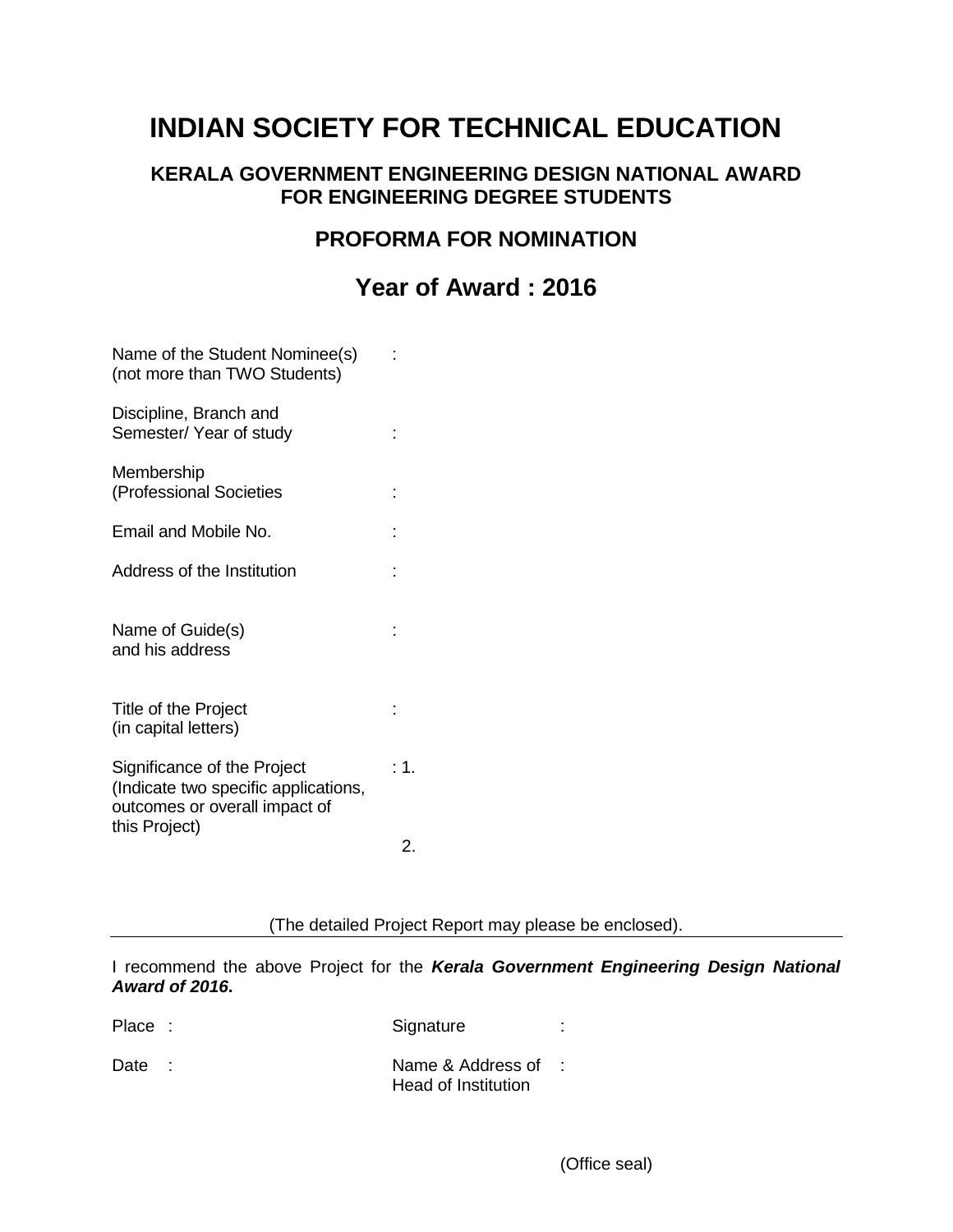### **KERALA GOVERNMENT ENGINEERING DESIGN AWARD FOR ENGINEERING DEGREE STUDENTS**

## **Year of Award : 2016**

### **RESUME OF THE PROJECT**

(Please indicate in the following space the significance of the Project to industry/community, possible applications, applications already made and their impact, how the project work is different from similar work/studies already done by others, how the work can be further improved, possible limitations of the work, etc.)

Date : Signature : Signature : State : Signature : Signature : Signature : State : State : State : State : State : State : State : State : State : State : State : State : State : State : State : State : State : State : Sta (Student or Guide)

> Name of Student : or Guide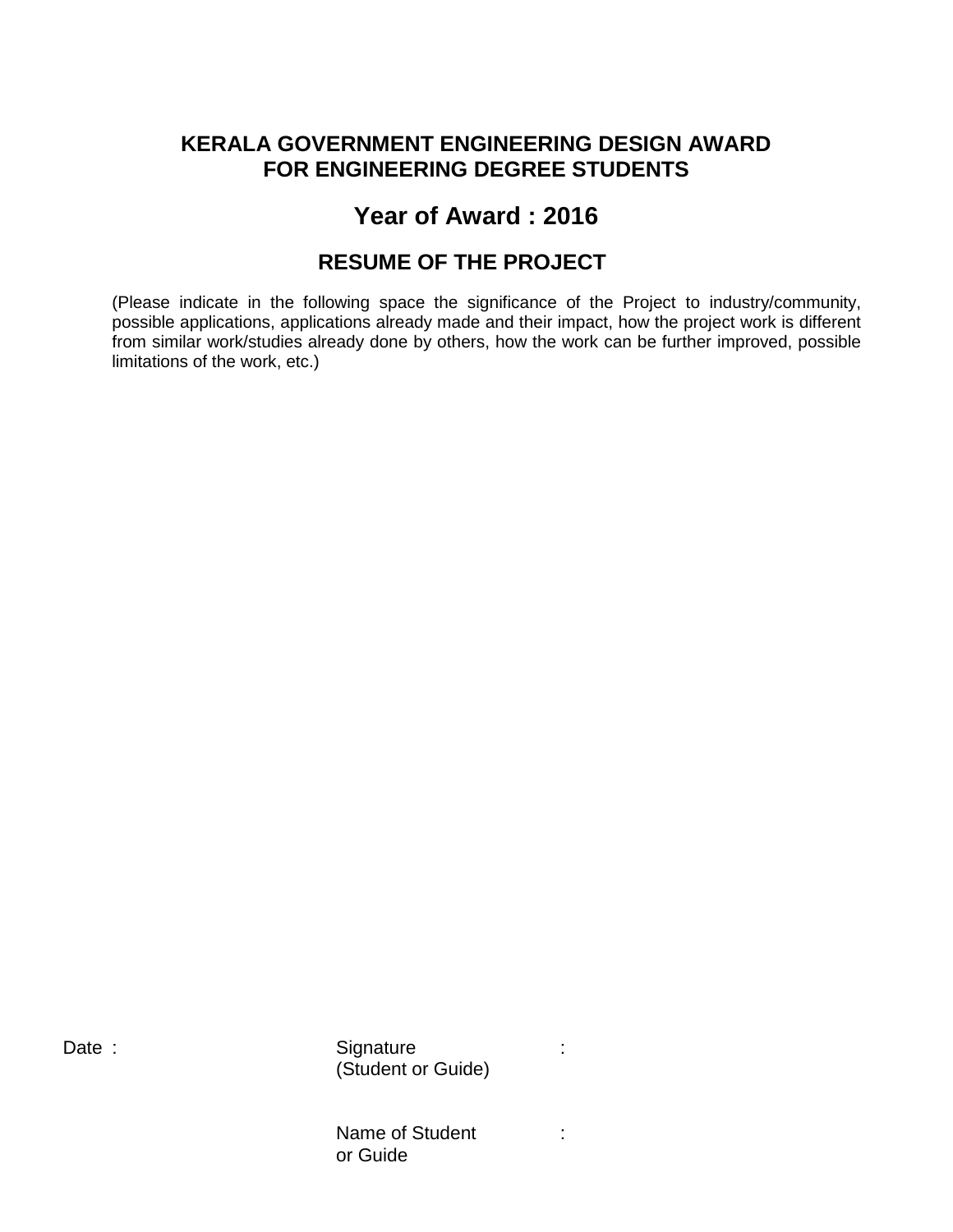### **KERALA GOVERNMENT ENGINEERING DESIGN NATIONAL AWARD**

### **ANNOUNCEMENT**

#### **ABOUT THE AWARD**

In order to promote and encourage design capabilities among the engineering student community, the ISTE has instituted an annual award known as **Kerala Government Engineering Design National Award**. These awards are presented every year during the Annual Students Convention of ISTE.

The Awards consists of :

- i) A Cash Prize (I Prize Rs.3000/-, II Prize Rs.2000/-, III Prize Rs.1500/-)
- ii) A Medallion
- iii) A Citation

For the competition, the term **Engineering Design** is used in a broad sense, not confined to any particular discipline or branch (like civil, mechanical, electrical, chemical, etc.) of engineering. Students are free to choose or identify on their own any design problem in any branch of Engineering. The problem chosen should be relevant to the Indian context and not trivial. The solution to the design problem can be hardware or software oriented. As examples, some design problems are indicated below :

(These are only indicative and your design problem need not confine to this list only)

- Conversion of a three-wheeler (auto rickshaw) as a small family car;
- Redesign of a three-wheeler (auto rickshaw) for more passenger comfort, including all weather comfort;
- Semi-automatic traffic signal for a busy intersection having mixed traffic;
- Methods to reduce traffic accidents;
- Slide Projector for use in rural areas with no electricity;
- Novel burglar alarm and safety device;
- Proper mass transportation system for a metropolitan town like Delhi, Bombay, Calcutta, Bangalore, etc;
- A noval system for treating and recycling used water;
- A simple desalination system to get enough drinking water for a family;
- A mobile hospital/health care system to visit rural areas:
- Design of robots for specific functions;
- Low cost sanitary system for domestic or rural use;
- Low cost techniques in house construction;
- Design of fuel-efficient choolas for domestic use;
- Novel designs in solar energy use;
- Novel designs in measuring instruments;
- A machine to separate fertile seed from infertile seed;
- A two-stage air-water toy rocket;
- Design of a vehicle for a handicapped person.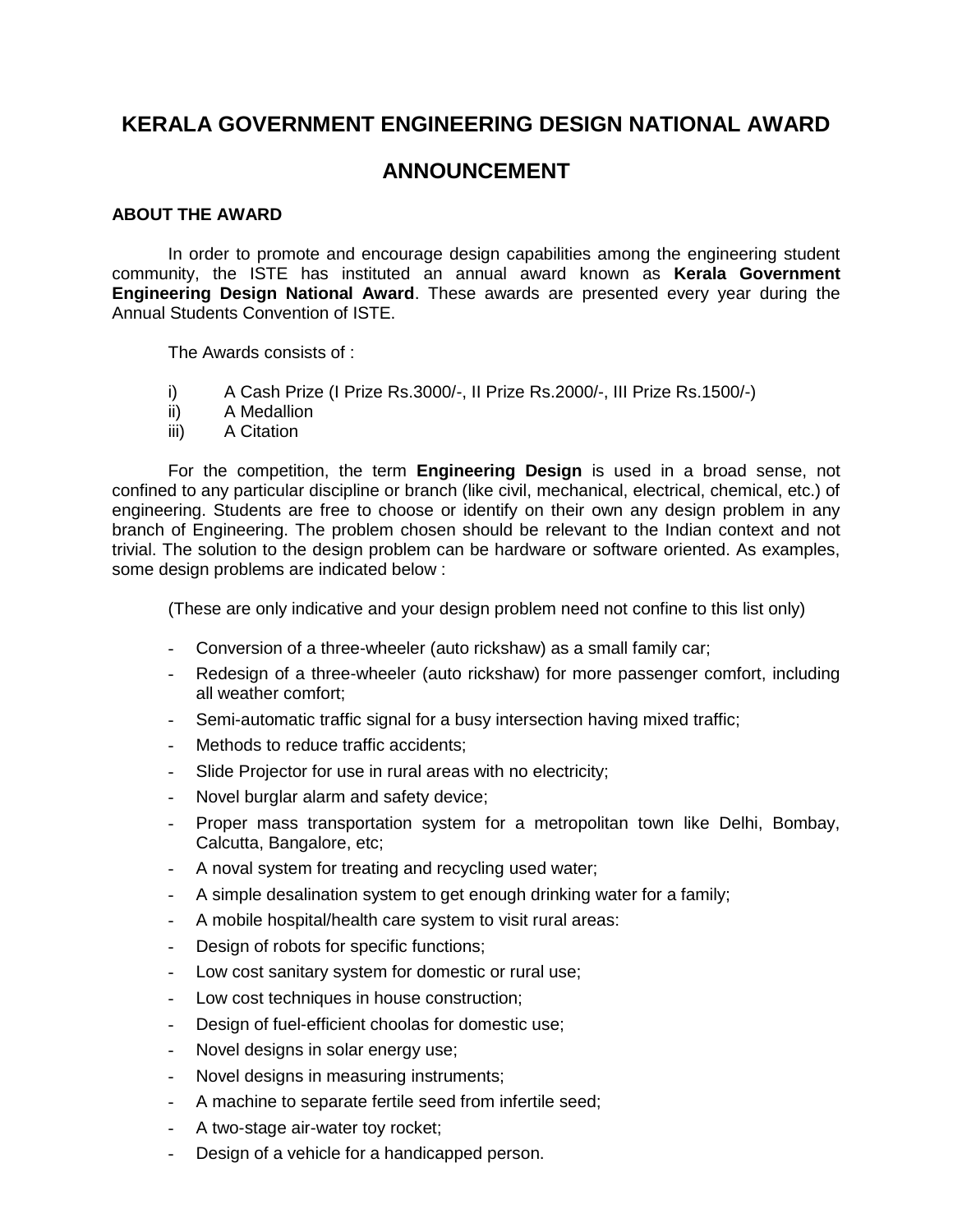#### **ELIGIBILITY**

Any student in any branch of engineering/technology, who is on the rolls of the institution at present or who has completed the course during this year can compete for this award.

ONLY ENGINEERING FIRST DEGREE STUDENTS ARE ELIGIBLE TO COMPETE. Post-graduate course students are not eligible.

#### **HOW TO PROCEED**

- Identify a problem or task.
- List out various possible solutions.
- Determine solution constraints.
- Examine technical feasibility based on constraints and other factors and arrive at the best possible solution.
- Make detailed engineering analysis.
- Develop a model and test its performance.
- Write a good report and submit.

Note that a good final year project with some sophistication can be made use of for this competition.

Students can work on a design problem either individually or in a group of not more than TWO STUDENTS. They can also work independently or with the assistance of a faculty member or an adviser. Due weightages will be given to these factors at the time of selection.

#### **In case two students work on a project and get the award, the cash prize will be shared between the two, certificates will be given to both, but the medallion will be given to the leader of the group only.**

The design problem chosen should be such as to require about ten weeks of good work. Work should be submitted in the form of a Report, typed on A-4 size sheets, neatly bound. Only one copy of the Report is required. The Report should contain:

- Problem identification
- Need for a solution
- Possible solutions
- Constraints and restrictions on the solution (like materials, production processes, manpower, cost, pollution, etc.)
- Best solution
- Detailed engineering analysis
- Test results of model fabricated